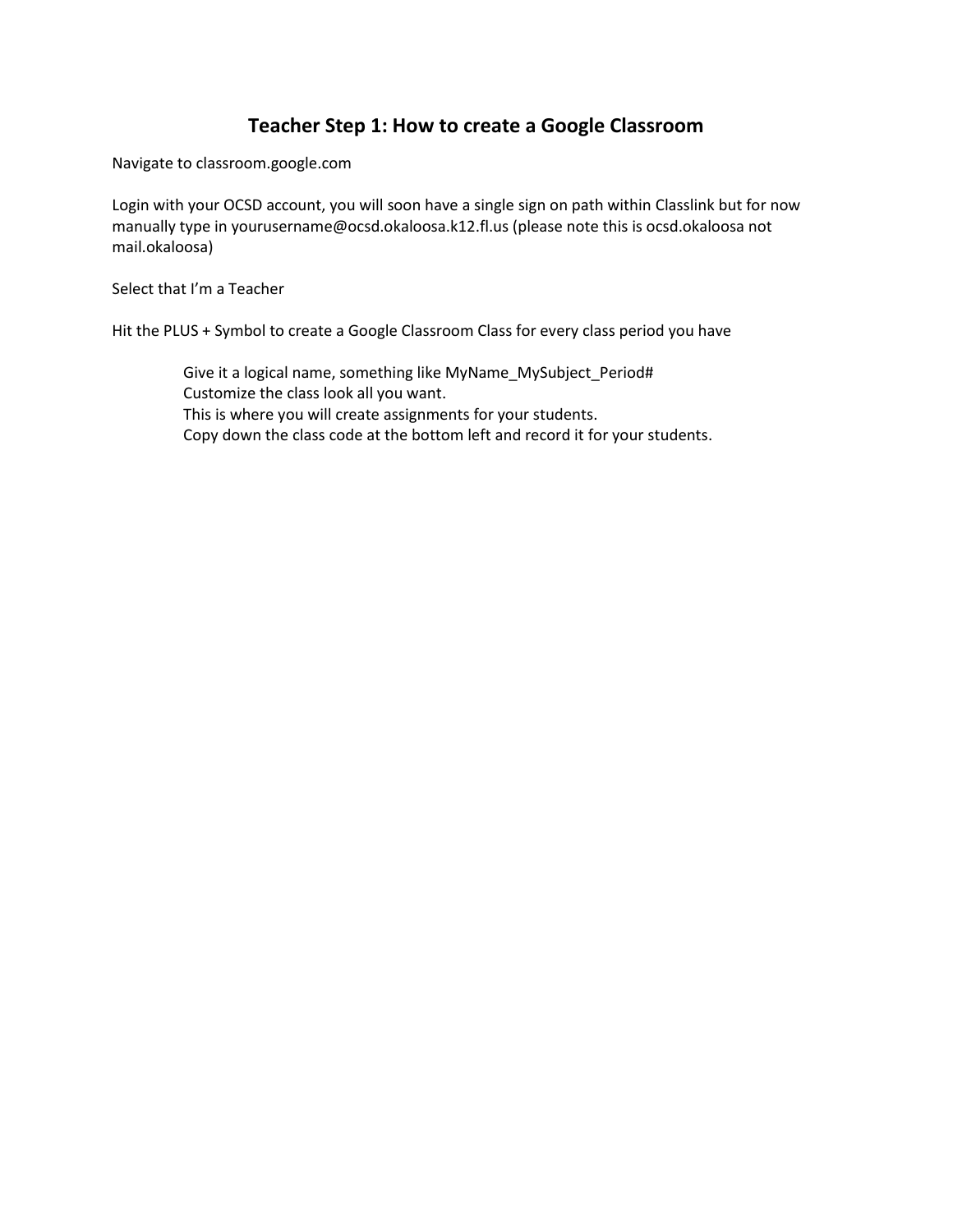

#### Navigate to groups.google.com

Login with your OCSD account (only if you aren't already), you will soon have a single sign on path within Classlink but for now manually type in yourusername@ocsd.okaloosa.k12.fl.us (please note this is ocsd.okaloosa not mail.okaloosa)

Click My Groups

Click Create Group

Give the Group a name that identifies everything about you and your class (EX. MyName\_MySubject\_Period#)

Record the Group email address for later (MyName\_MySubject\_Period#@ocsd.okaloosa.k12.fl.us)

Select the default settings except in Basic Permissions do the following: Uncheck All Members of the group Uncheck All Organization Members Do this for both View topics and Post

Hit Create at the top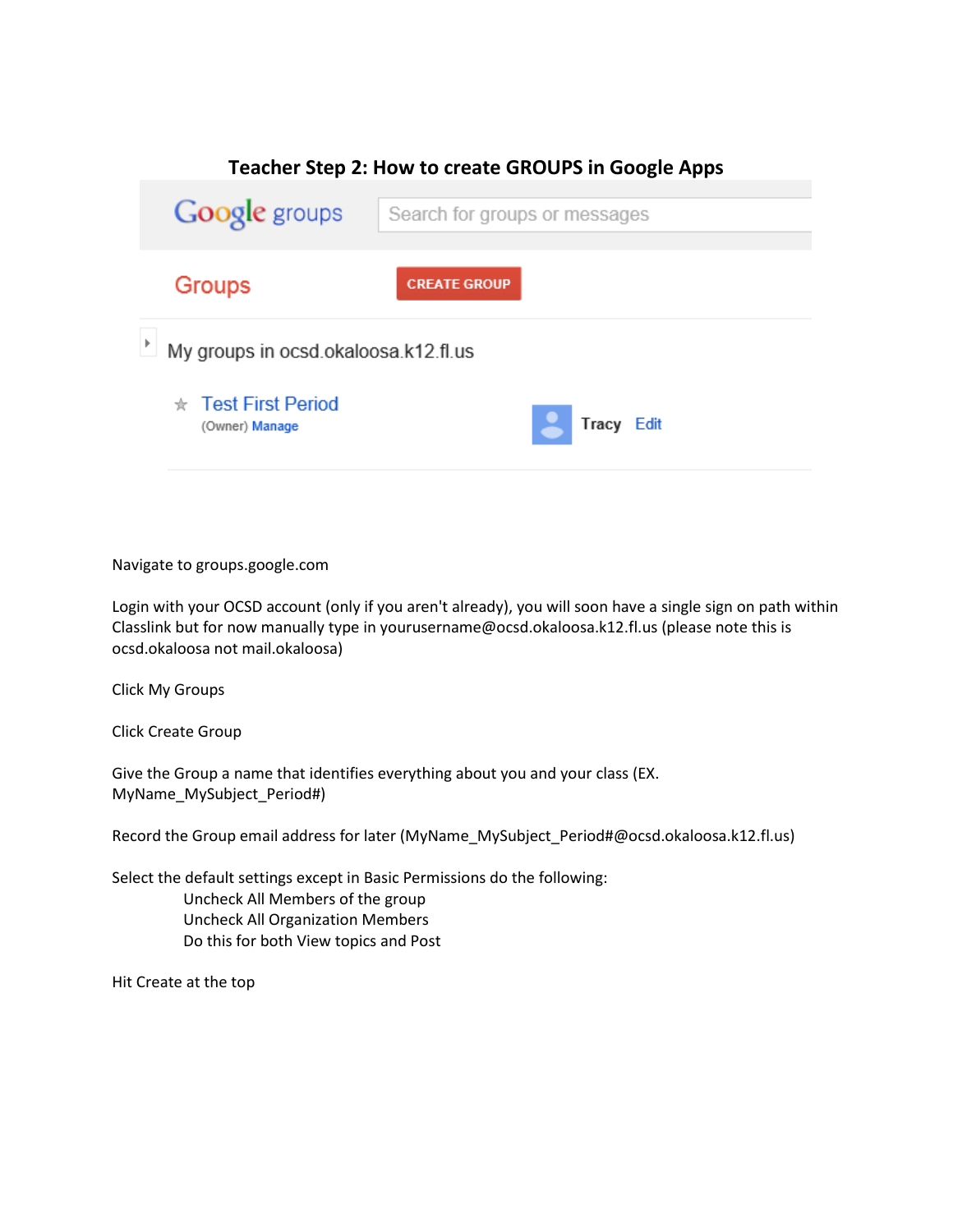# **Teacher Step 3: How to create a Classroom file depository and give students READ ACCESS**

| Google                                                                                                                                                                                                        | Search Drive<br>$\alpha$<br>$\overline{\mathbf{v}}$                                                                                                        |
|---------------------------------------------------------------------------------------------------------------------------------------------------------------------------------------------------------------|------------------------------------------------------------------------------------------------------------------------------------------------------------|
| <b>Drive</b>                                                                                                                                                                                                  | My Drive $\sim$                                                                                                                                            |
| <b>NEW</b>                                                                                                                                                                                                    | Folders                                                                                                                                                    |
| <sup>4</sup> My Drive                                                                                                                                                                                         | Student Files<br>Classroom                                                                                                                                 |
| Classroom<br>$\overline{\mathbf{v}}$<br><b>E</b> Test Class 1<br><b>E</b> Test Class 2<br>Student Files<br>Þ<br>盐<br>Shared with me<br>뤺<br>Google Photos<br>(C<br>Recent<br>Starred<br>Trash<br>0 bytes used | Files<br><b>Welcome to</b><br><b>Google Drive</b><br>One safe place for all<br>your work. And some<br>pretty cool features, too.<br>Getting started<br>PDF |

Navigate to drive.google.com

Login with your OCSD account (only if you aren't already), you will soon have a single sign on path within classlink but for now manually type in yourusername@ocsd.okaloosa.k12.fl.us (please note this is ocsd.okaloosa not mail.okaloosa)

You will see a folder at the Top Called MY DRIVE, Under that you will see CLASSROOM, Under that you will see each classroom you created previously.

Select the first Classroom Folder in your list

Right click and click SHARE

Click the (small) ADVANCED button in the bottom right corner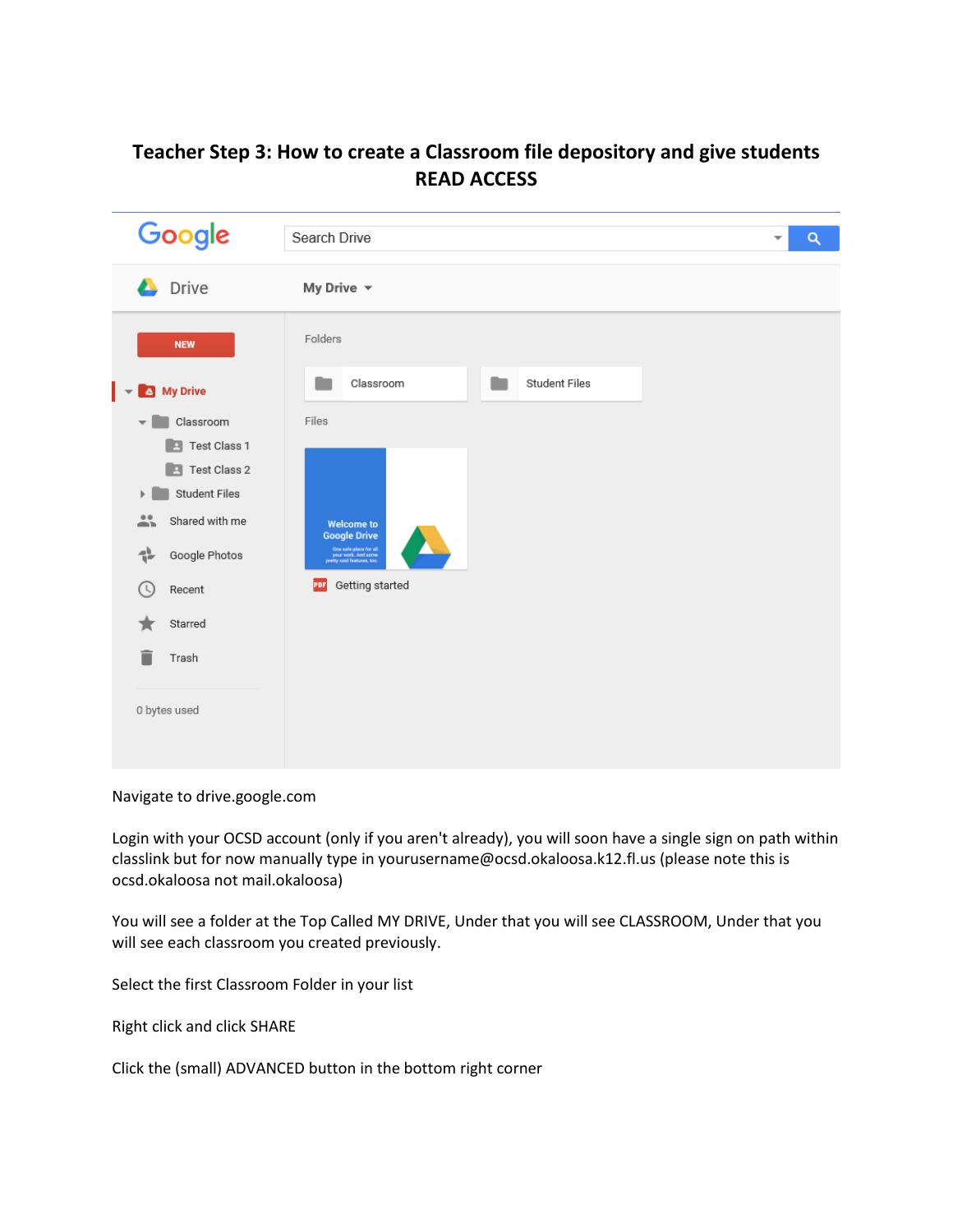In the INVITE PEOPLE box enter the GROUP EMAIL ADDRESS associated with that particular class (you created and recorded this earlier)

Change the permissions drop down box to CAN VIEW

Uncheck the notify people box and click SEND

Now you can place things in this folder that your students for this class can VIEW but NOT EDIT

Repeat this process for you other CLASS FOLDERS in GOOGLE DRIVE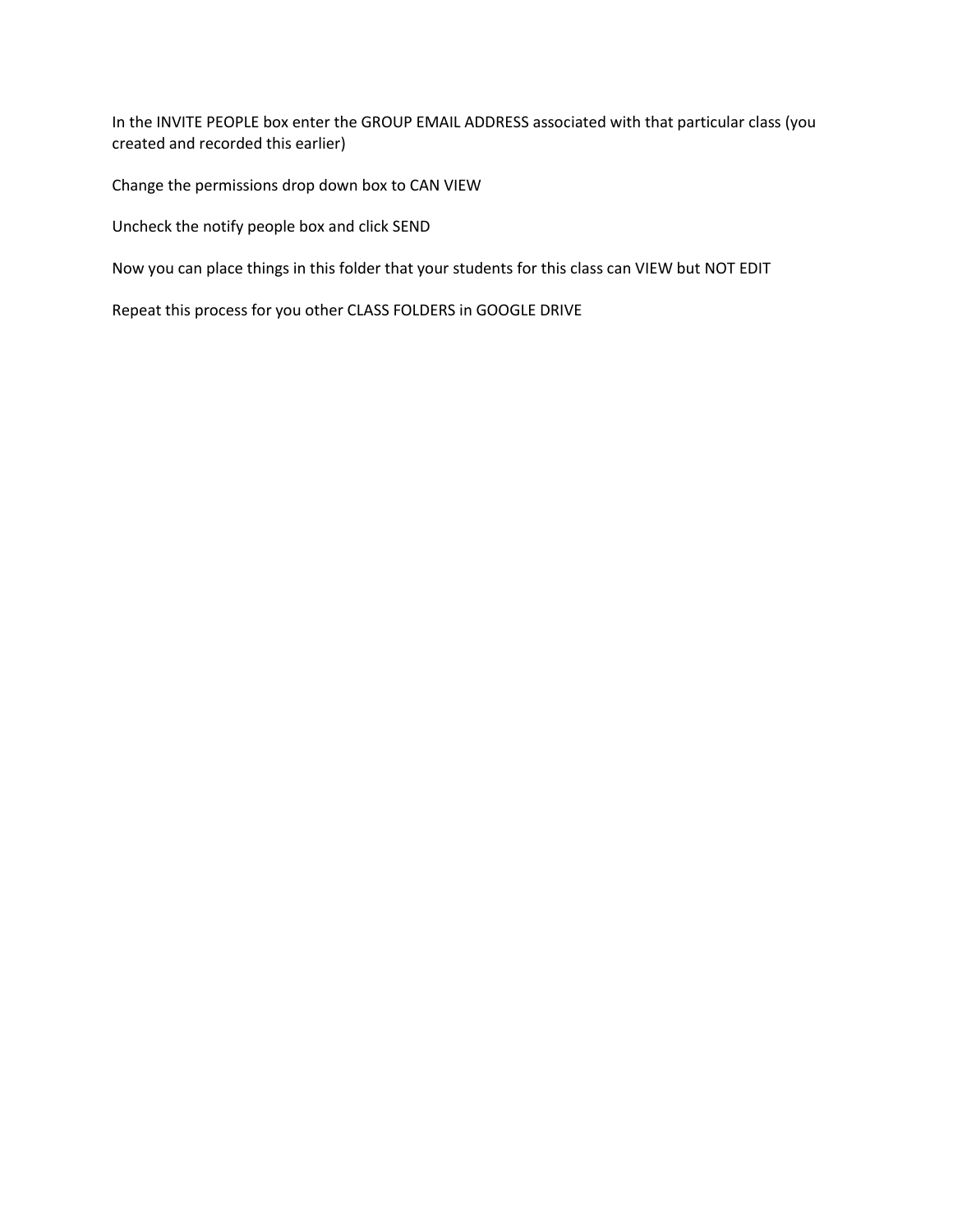## **Student Step 1: How STUDENTS add themselves to your class**

Have the student login as them self to their PC

Have them navigate to Classroom.Google.com and login with their OCSD Google account. This will be [\(USERNAME@student.okaloosaschools.com\)](mailto:USERNAME@student.okaloosaschools.com)

Click I'm a Student

Hit the PLUS + Symbol to join a Google Classroom Class

Give the student the GOOGLE CLASSROOM CODE you recorder earlier for this class

## **Student Step 2: How students create an individual CHOICE folder and give their teacher access**

Have the student navigate to Drive.Google.com and make sure they are logged in with their OCSD Google account. This will be (USERNAME@student.okaloosaschools.com)

Click on My DRIVE, Right Click and make a NEW FOLDER

Name it something logical (MyName\_MySubject\_Period#)

Right click the new folder and select SHARE

Enter your teacher's GOOGLE ADDRESS (USERNAME@ocsd.okaloosa.k12.fl.us remember this format is ocsd.okaloosa not mail.okaloosa)

Send the folder and select the defaults to allow WRITE ACCESS

Students now turn in work to this folder for this period

All folders can be accessed from MY FILES within CLASSLINK after you connect GOOGLE DRIVE (see below)

#### **Student Step 3: How students access the READ ONLY drive you created earlier**

Have the student navigate to Groups.Google.com and make sure they are logged in with their OCSD Google account. This will be [\(USERNAME@student.okaloosaschools.com\)](mailto:USERNAME@student.okaloosaschools.com)

Hit Browse Groups

Find the Group that the teacher made for your class, click it and request access

Teachers will then approve the student access request when they login as themselves to Groups.Google.com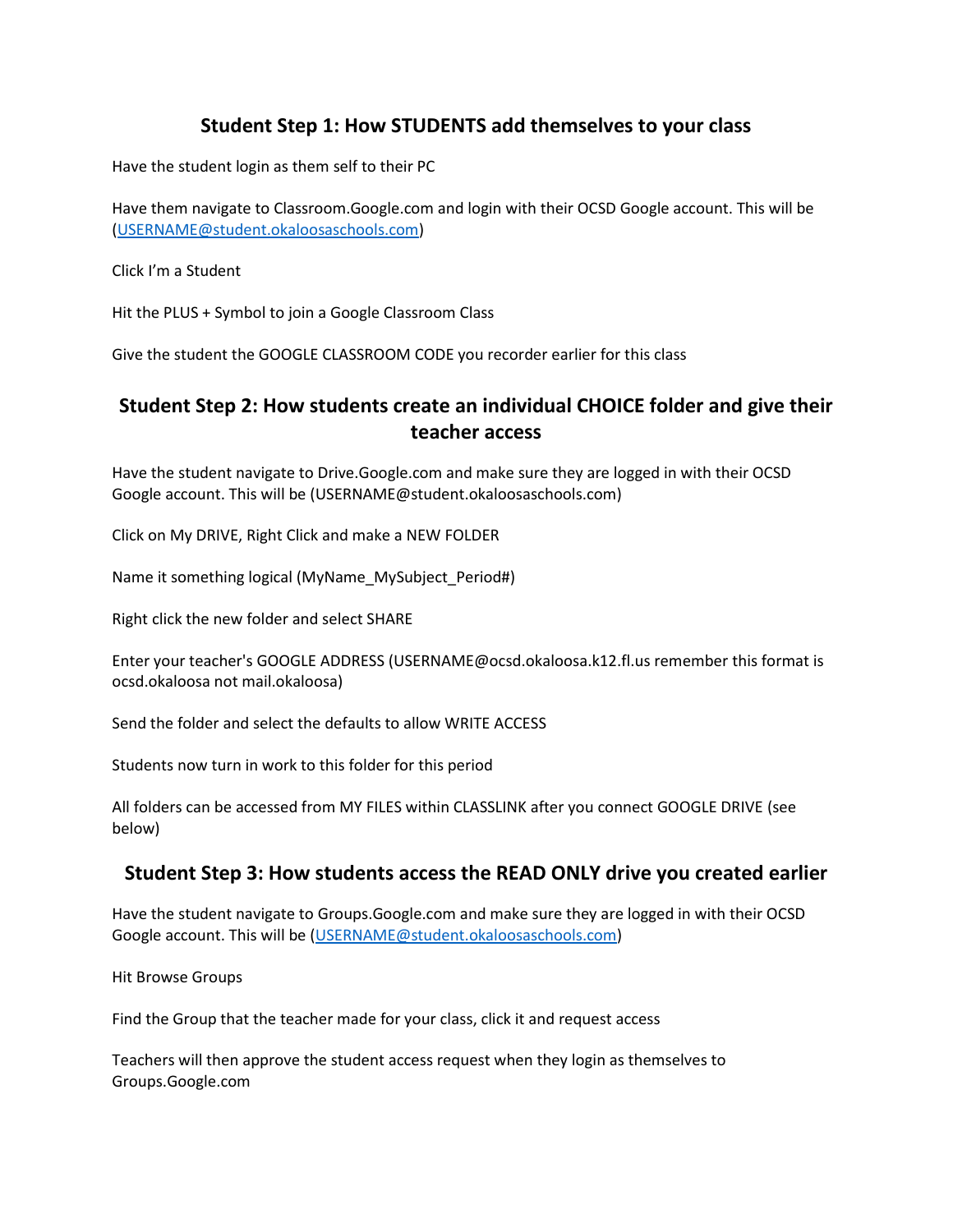## **Teacher Step 4: How Teachers access the Student Individual Folders**

Logged in as your teacher account, navigate to drive.google.com

Login with your Google OCSD account (only if you aren't already)

Select the MY DRIVE folder and right click and create a new folder called INDIVIDUAL STUDENT FOLDERS

Under INDIVIDUAL STUDENT FOLDERS create a folder for each class you have

Go to the SHARED WITH ME Folder, if your students followed instructions you should have folders indicating each student's name, subject, and period number.

Drag these folders to the folders you just created so that you have a clean logical folder structure for your class.

All folders can be accessed from MY FILES within CLASSLINK after you connect GOOGLE DRIVE (see below)